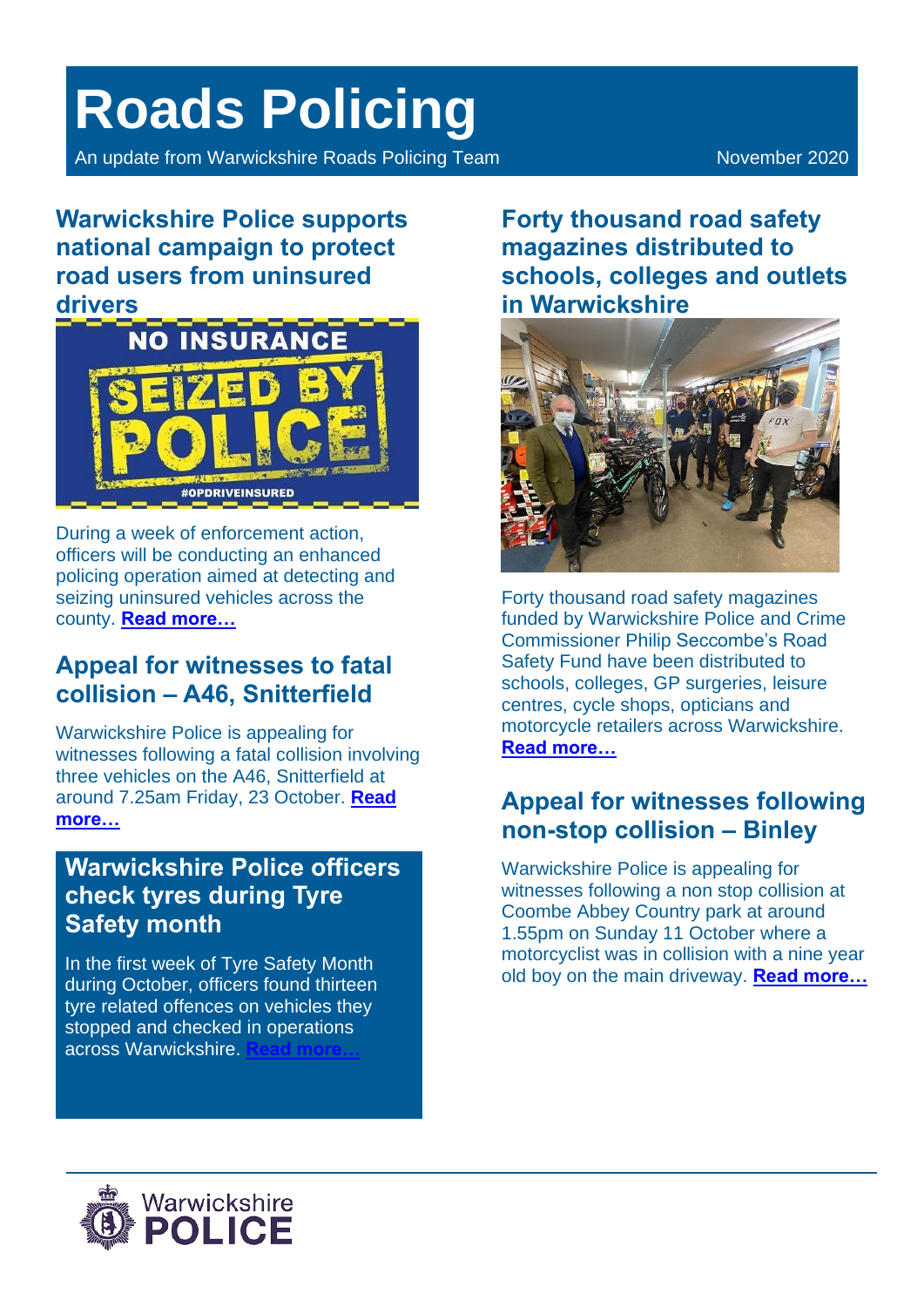#### **Warwickshire Police supports Tyre Safety month**



Warwickshire Police is supporting Tyre Safety month during October by asking drivers to **ACT** by checking their **A**ir pressure, **C**ondition and **T**read at least once a month and always before long journeys. **[Read more…](https://www.warwickshire.police.uk/news/warwickshire/news/2020/october/warwickshire-police-supports-tyre-safety-month/)**

**Warwickshire Police BikeSafe team helps Norton Motorcycles test engineers enhance their skills**



Officers from Warwickshire Police's BikeSafe team have been working with Norton Motorcycles to enhance the riding skills of their test engineers and improve their safety on the roads. Over the past few weeks, seven of Norton Motorcycles test engineers have attended a BikeSafe workshop. **[Read more…](https://www.warwickshire.police.uk/news/warwickshire/news/2020/september/warwickshire-police-bikesafe-team-helps-norton-motorcycles-test-engineers-enhance-their-skills/)**

#### **Report road traffic incidents online**

Non-emergency road traffic incidents and collisions can now be reported online, due to a new feature on the website. **[Read](https://www.warwickshire.police.uk/news/warwickshire/news/2020/september/report-road-traffic-incidents-online/)  [more…](https://www.warwickshire.police.uk/news/warwickshire/news/2020/september/report-road-traffic-incidents-online/)**

### **Warwickshire Police's Commercial Vehicle Unit takes HGV supercab on the road to support Project Edward**



Warwickshire Police's Commercial Vehicle Unit detected 211 offences during a five day Operation between 14-18 September in support of Project Edward, the campaign for Every Day Without A Road Death, by taking the Op Tramline supercab out on the roads to identify risky driver behaviours that could cause or contribute towards a collision. **[Read more…](https://www.warwickshire.police.uk/news/warwickshire/news/2020/september/warwickshire-polices-commercial-vehicle-unit-takes-hgv-supercab-on-the-road-to-support-project-edward/)**

#### **Man dies following collision on M40**

A man in his 40s has died following a collision on the M40 on Tuesday morning 22 September 2020. Police were initially called to the northbound stretch of the motorway between J12 (Gaydon) and J13 (Leamington/Warwick) shortly after 11pm on Monday 21 September 2020 following a report of a collision involving four HGVs and a car.